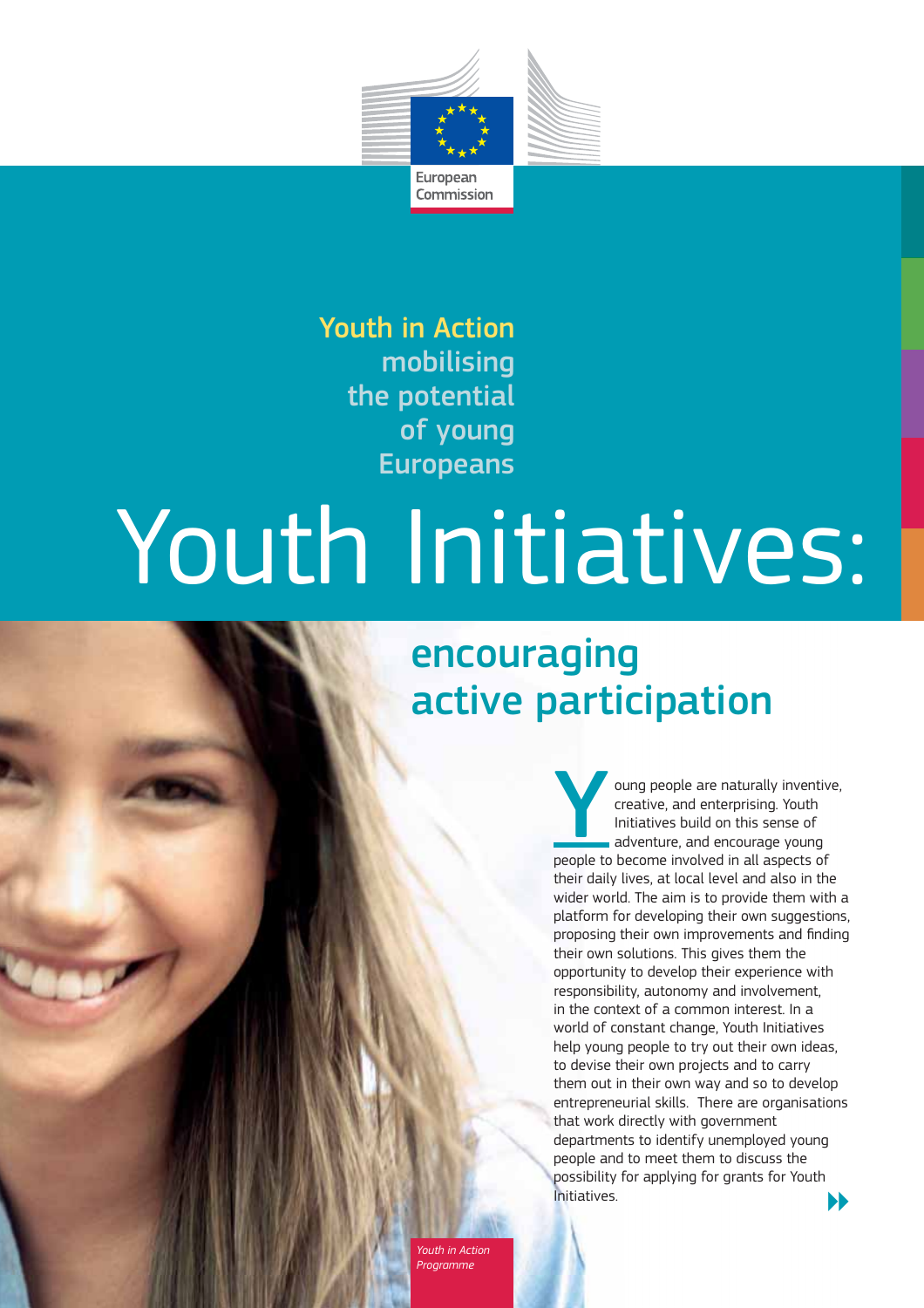There is a prominent European added value to these projects, although they are often carried out at national level, because the themes and issues they deal with are closely related to EU priorities — and particularly to inclusiveness. And through transnational Youth Initiatives,

young people have the opportunity to see more clearly what European citizenship is, and to become active in civic, social and political fields. This factsheet presents some examples of the thousands of projects completed so far.



## Youth Initiative projects Some of the many completed so far

**1**

*The essence of the project was the exploration of young people's right to be active citizens in their society*

#### **1. Getting young people into decision-making processes**

'Voices of Youth' aims to provide a stronger voice for youth in the media. It is a group of five young people from different parts of Ireland and different backgrounds who were concerned at the lack of opportunity for youth input in the media, particularly on youth issues. They believe that the negative depiction of young people in the media has undesirable consequences for how young people are treated. As a catalyst for their project, they chose electronic security systems with an anti-youth bias — notably the 'Mosquito' alarm, which emits an ultrasonic sound similar to the buzz of a mosquito, and is marketed as a safety and security tool for preventing anti-social behaviour such as loitering.

The group believes that the Mosquito device exists because young people are seen negatively, as a

problem to be solved. They wanted to change this and present a view of young people as a group in society capable of solving problems. The purpose was not to campaign against negative media reporting about young people, or the Mosquito device, but to stimulate debate and discussion. The essence of the project was the exploration of young people's right to be active citizens in their society.

The group was supported by an experienced coach during the seven-month project in 2010, which involved training in facilitation and media skills, a series of four public meetings with young people across Ireland, compilation and promotion of the findings of the meetings through video and other social media, and a national seminar to disseminate the key findings and learning.

#### Project funded by

the Youth in Action national agency in Ireland

- National Youth Initiative carried out by:
- Work Ireland, Dublin.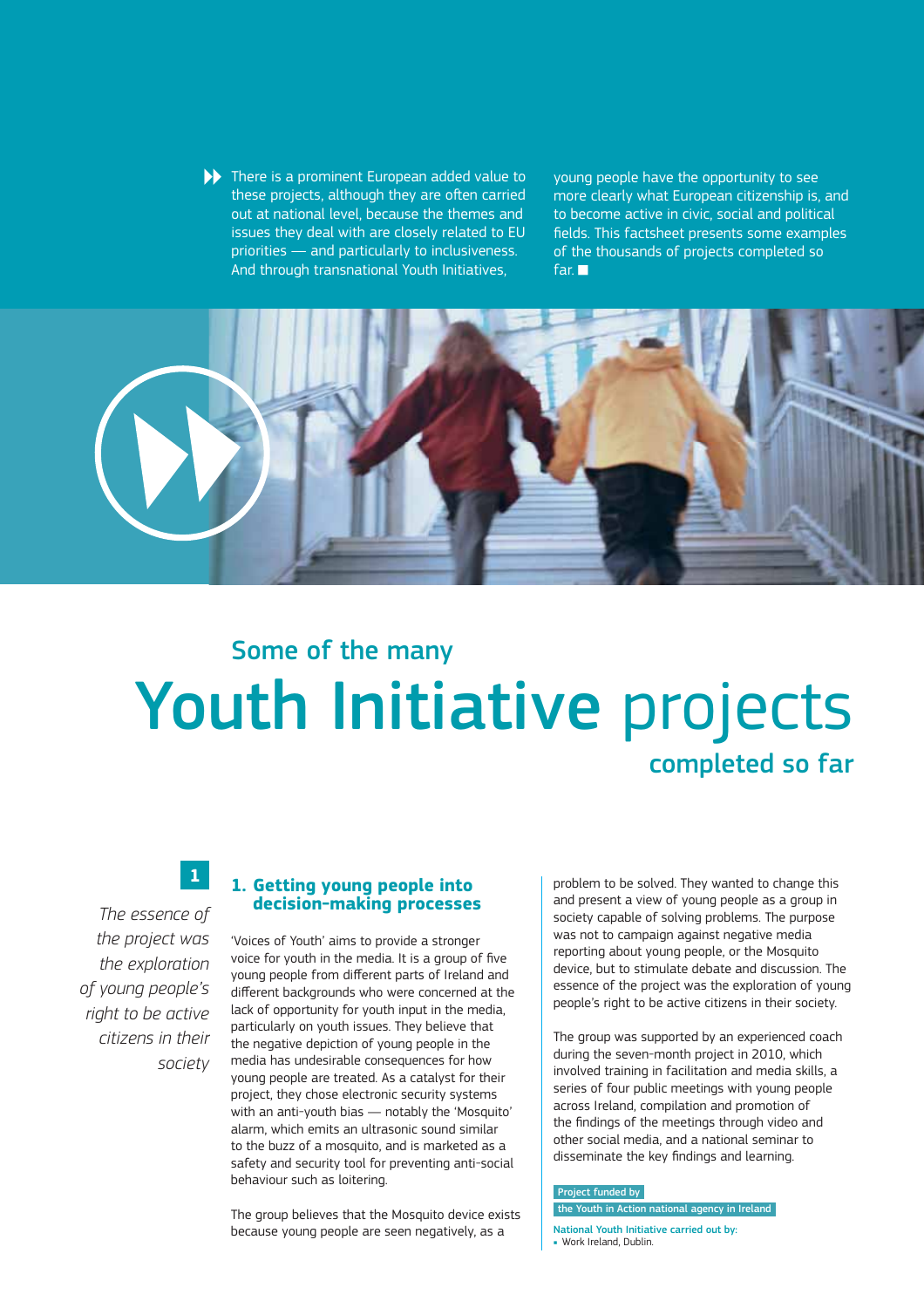#### **2. 'Heart, keep beating'**

The 'Heart, keep beating' project created a documentary film following two young Romanians infected with HIV, and gave a voice to a group of young at-risk people by letting them tell their stories and express their hopes and dreams for the future.

The film was made in Romania, the editing took place in Denmark and Portugal, and distribution was organised in all three countries. The 12-month project in 2009/10 had 13 participants from Denmark, Portugal and Romania. The participants not only learnt film and communication techniques, but also gained new insights into cultural diversity. Friendships were formed and connections made between northern, southern and eastern Europe.

The film has been shown at schools and cultural institutions across Europe. The concrete result was greater awareness of a piece of contemporary European history: it told the story of how Romania in the 1980s became the European country with most HIV-infected children (a total of nearly 10 000, victims of transfusions of unscreened blood or inoculation with reused syringes) but also how these young adults are now struggling with the realities of independent life, and facing discrimination and difficulties in finding jobs and homes.

The team set up an informal group, 'Kultureuropa'. They say that facing the problems of people of their own age infected with HIV has given them a new understanding of what is 'normal', and they now want to fight discrimination, stigmatisation and exclusion of young HIV victims. Strengthened by the project, 'Kultureuropa' is now a small independent film production unit engaged in social filmmaking.

#### Project funded by

- the Youth in Action national agency in Denmark
- Transnational Youth Initiative carried out by: - Kulturopa's Danish Working Group (DWG), Denmark;
- Kulturopa's Portuguese Working Group (PWG), Portugal;
- Romanian Informal Group (RIG), Romania.

*The result was greater awareness of a piece of contemporary European history*

#### **TESTIMONIALS**



- ' *I became curious, and l* tried to find more *information not only about HIV, but also about what we can do to change people's minds.*'
- ' *This project has helped my heart to grow. Particularly meeting the young HIV-infected people that we have involved in the project*  — *by being able to get just a glimpse of these people's reality, it is an eye-opener.*'
- ' *A painful topic and an*  A pairijal topic to<br>important film. **BERLINGSKE TIDENDE.** COPENHAGEN, 2.10.2009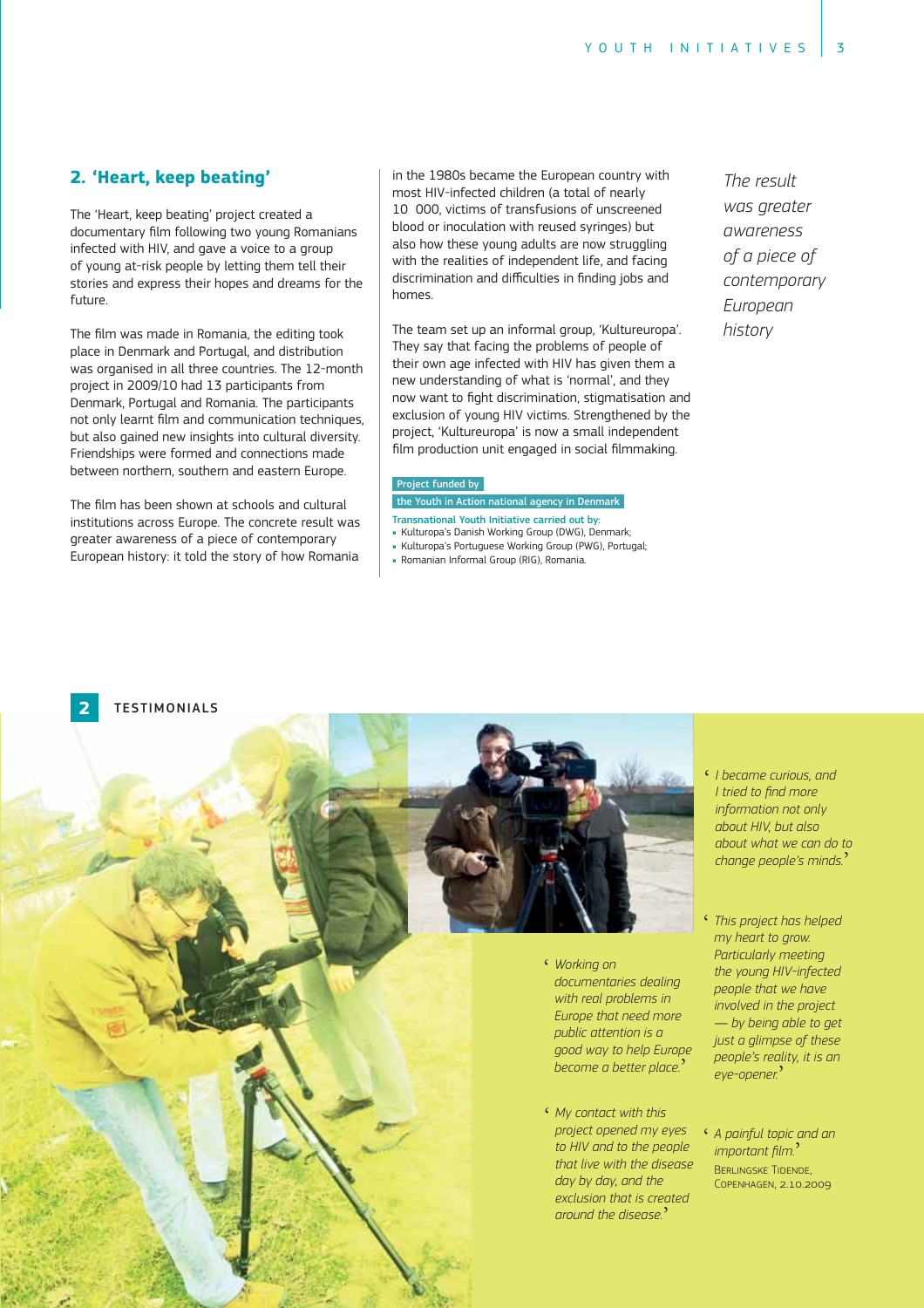*This initiative gave these young people experience and skills in managing European cooperation projects*

#### **3. Making music across borders**

A Swedish–Italian music project brought together 18 musicians and other creative young individuals from both countries to produce a compilation CD, and organise four concerts. The musicians came from a wide variety of backgrounds, influenced by jazz, rock, reggae, blues, electronic and classical music, and they included self-taught artists and graduates from music academies. All the songs were written by the participants in the project. They also gave wide publicity to what they were doing, and to the opportunities under the Youth in Action programme, particularly to other young musicians. The seven-month project in 2008/09 boosted understanding between young people from different countries, gave the participants experience and skills in managing European cooperation projects, and created networks across national borders.

In Sweden, they planned, rehearsed and recorded the CD and organised two concerts. They then organised two concerts in Italy. The project was fully documented with photos, music files and texts created by the participants and published on a project homepage, as well as on social networks and YouTube. The group ran e-campaigns and produced posters and postcard flyers for the concerts, as well as press releases and folders with information about the project and Youth in Action, and ran a photo exhibition of one of the concerts.

#### Project funded by

the Youth in Action national agency in Sweden

- Transnational Youth Initiative carried out by: Informal Group of Swedish Creative Individuals, Sweden;
- 
- . Informal Goup of Italian Creative Individuals, Italy.

switmusic 28/3



- **3 TESTIMONIALS**
- ' *I'm proud I had the chance to work with such a talented group of people. Not many times have I seen a group working on a music project with that sort of passion, respect and professionalism.* '
- ' *This gave me a valuable opportunity to work with Swedish musicians I had never met before and to experiment myself as a composer. We got to know each other by making music together, and we built a bridge between our two countries.* '
- ' *I took care of much of the practical <u>organisation, the finances and</u> administration. We knew there was a* risk in getting musicians with different *backgrounds and levels of experience together, but when they met everything fell into place, and the rehearsals and recording went well because they were so determined to create something good together.* '

#### **4. Bringing Europe into schools**

An informal attempt to bring the idea of Europe into schools so that young people could understand it better has grown into a vigorous organisation operating at national level, 'Europa macht Schule', involving students from across other European countries.

The group now regularly brings to life the concept of inter-European exchange, while sharing ideas and knowledge. Erasmus students from all over Europe present their country in a creative way to

young people in schools, creating mini-projects with them for a few hours and developing dialogue. This breaks down stereotypes and preconceptions about other cultures and opens German schoolchildren's eyes to the diversity of European life. In 2010, the young people from 'Europa macht Schule*'* organised an international training session for multipliers to extend their concept to other European countries.

#### Project funded by

#### the Youth in Action national agency in Germany

National Youth Initiative carried out by: Europa macht Schule e.V., Germany.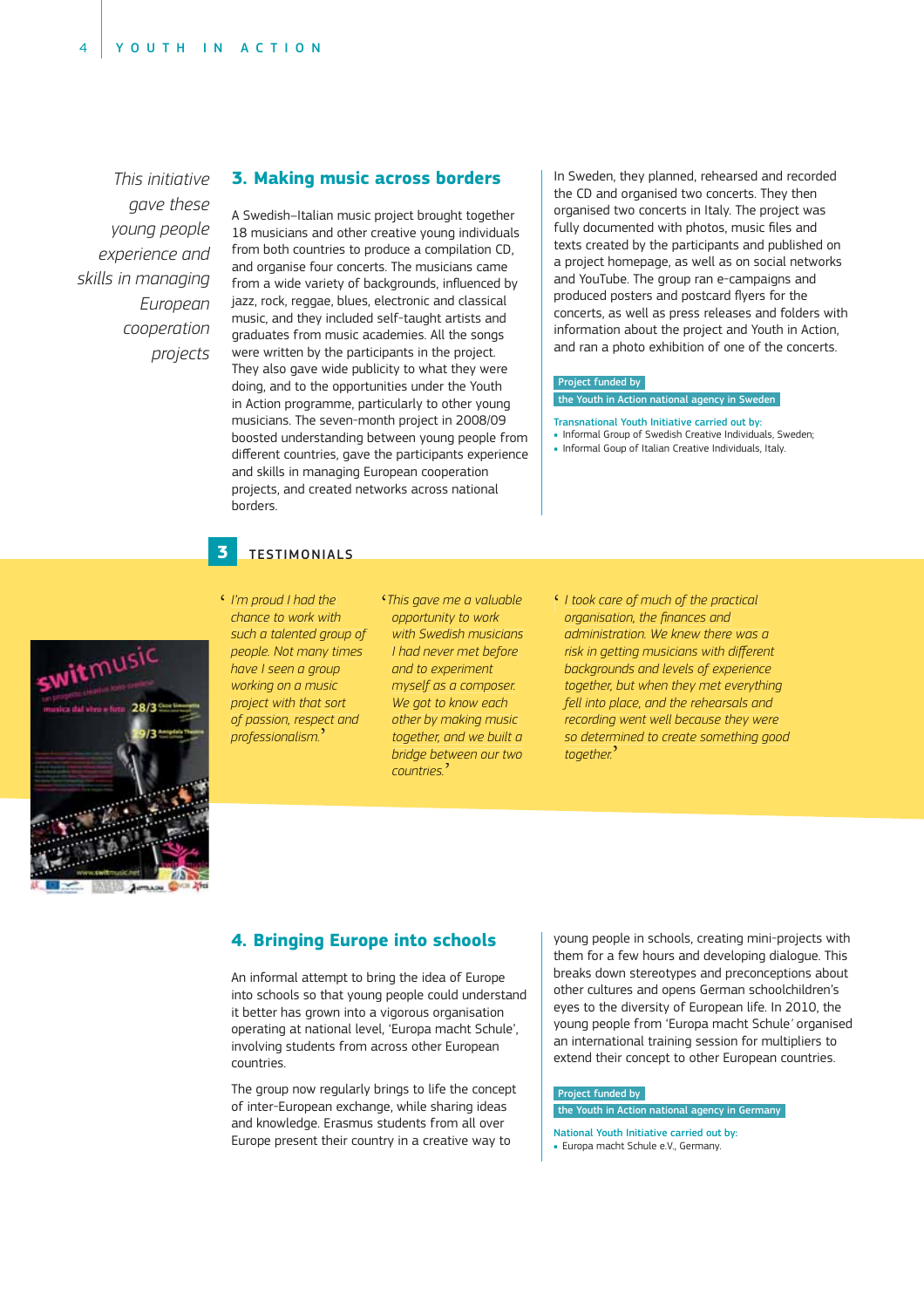#### **5. Schools helping development**

Every year, in October, Belgian secondary school students spend one school day as volunteers in a company, shop or organisation in their neighbourhood, and donate their earnings for the day to an NGO of their choice that is working towards the millenium goals in the developing world. Local companies, shops and organisations help by advertising vacancies on the project's website. In the run-up to the 'work' day, every participating school can take part in an educational week, largely prepared by the students themselves, with visits from young people from the supported projects, and specially prepared teaching materials, youth magazines and movies. The project has grown since its start in 2006, with 10 000 youngsters and 128 schools participating in 2011.

Zuiddag NGO is a low-budget organisation aiming to give youngsters the chance to make a difference in the world by bringing together schools, companies and youngsters from North and South. It is all about raising awareness and promoting action to build a sustainable and fair society.

#### Project funded by

the Youth in Action national agency in the Flemish-speaking community of Belgium National Youth Initiative carried out by:

VZW Zuiddag, Belgium.



' *We will never forget this week in Flanders. We felt really welcome. We know now that we have support to make changes in Brazil and to make our educational systems better.* '

- *This is a really cool experience. I did it mainly to help the Brazilian youngsters who were in our school, but I learned a lot from it for myself.* '
- ' *The Brazilian youngsters* now believe more firmly *in their future, and the Flemish youngsters learned a lot about Brazil, about working, about themselves.* '

#### **6. Winning understanding for displaced minorities**

Thirteen young people in Austria put together an awareness campaign about the daily life of asylum seekers, with a short film, a photo exhibition and a brochure. For two weeks in 2008, information stands in Innsbruck's main station highlighted the obstacles faced by asylum seekers and Roma in Austria. Visitors to the exhibition had the chance for close contact with different cultures, through enjoying typical food cooked by asylum seekers and music played by Roma.

The exhibition later went on to train stations in the Tirol and Vorarlberg. The young people running the project obtained a deeper understanding of the situation of asylum seekers and Roma, who were involved throughout, as well as greater awareness of human rights, other cultures and problems of integration.

#### Project funded by

the Youth in Action national agency in Austria

National Youth Initiative carried out by: Projektgruppe 'Asyl', Austria.

*The young people running the project obtained a deeper understanding of the situation of asylum seekers and Roma*

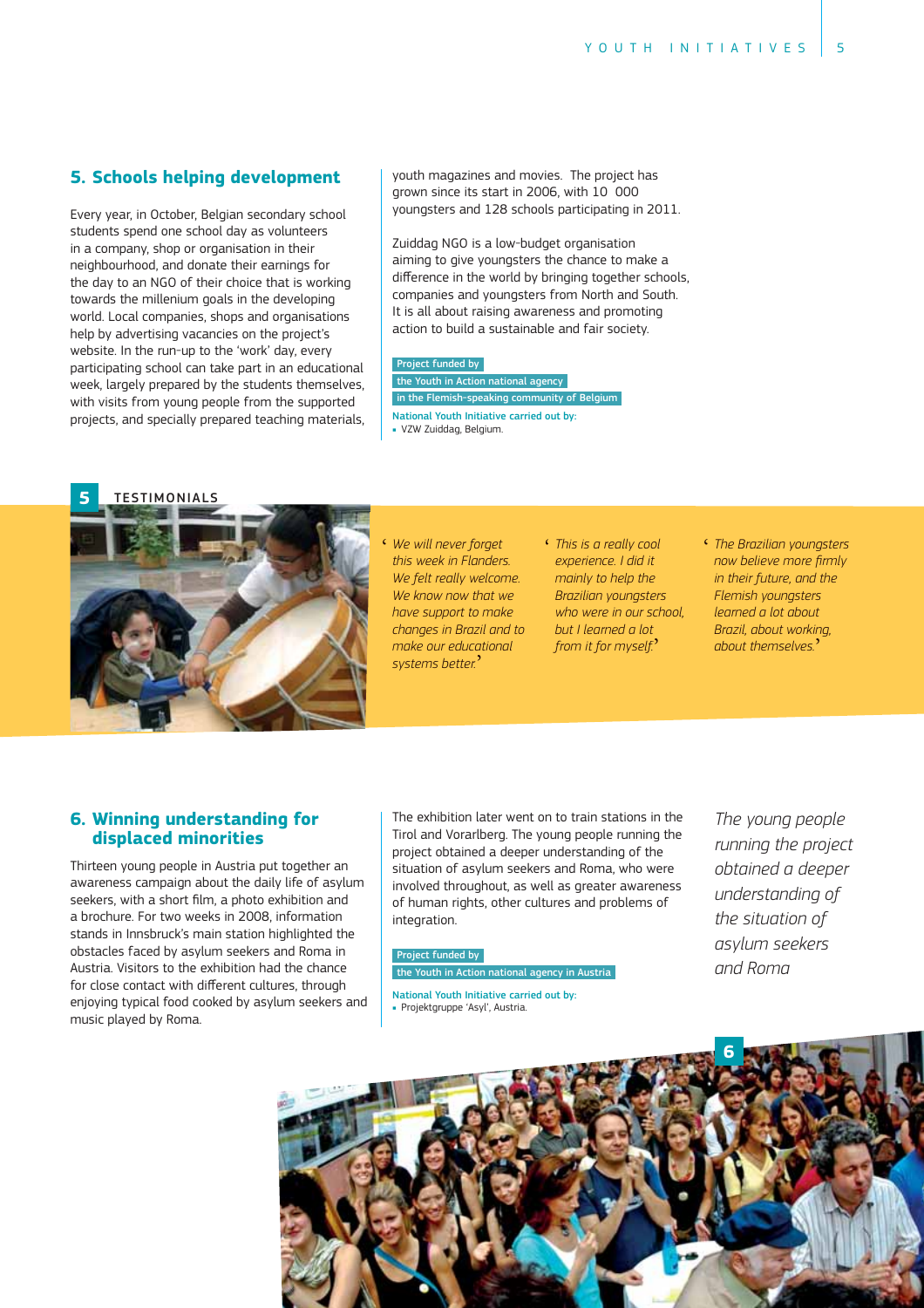#### **7. Ecology in Portugal**

This national project in Portugal involved 20 young people for four months in 2009 in promoting participation in youth centre activities, so as to develop the autonomy, initiative and responsibility of young people. The themes of the project were the environment and the European dimension of environmental issues.

The participants first carried out their own research work and adopted positions on a number of ecological subjects. They also obtained data about ecological practices among the local population. They then organised workshops and activities with

people living in the area. The results were improved environmental awareness in the local community, increased interest and engagement among young people in environmental issues, and development of their abilities to take the initiative in these areas. The project also developed intergenerational contacts, and promoted conservation of the environment and the use of sustainable technologies.

#### Project funded by

#### the Youth in Action national agency in Portugal

- National Youth Initiative carried out by:
- Associação Juvenil de Deão, Portugal.

*The result was improved environmental awareness in the local community*



*The project helped integrate these young people into their community and into wider society*

#### **8. From inside prison to inside society**

Four young offenders in a rehabilitation unit in Malta helped build a professional kitchen that they themselves could use, to replace the food preprepared elsewhere by adult inmates and delivered in containers. The 18-month-project carried out in 2008/09 allowed the young residents to apply for funding, plan the kitchen set-up, choose the best offers, work with professionals from health authorities and food suppliers, and work on the kitchen's construction under the guidance of qualified tradesmen.

The result was that the participants managed to run the kitchen so successfully that food was provided for the entire facility — improving the lives of everyone there. At a personal level, the project empowered the participants and developed their integration into their community and wider society, as well as increasing their skill sets and boosting their chances of subsequent employment.

#### Project funded by

- the Youth in Action national agency in Malta
- National Youth Initiative carried out by:
- . Young Offenders Unit of Rehabilitation Services, Malta.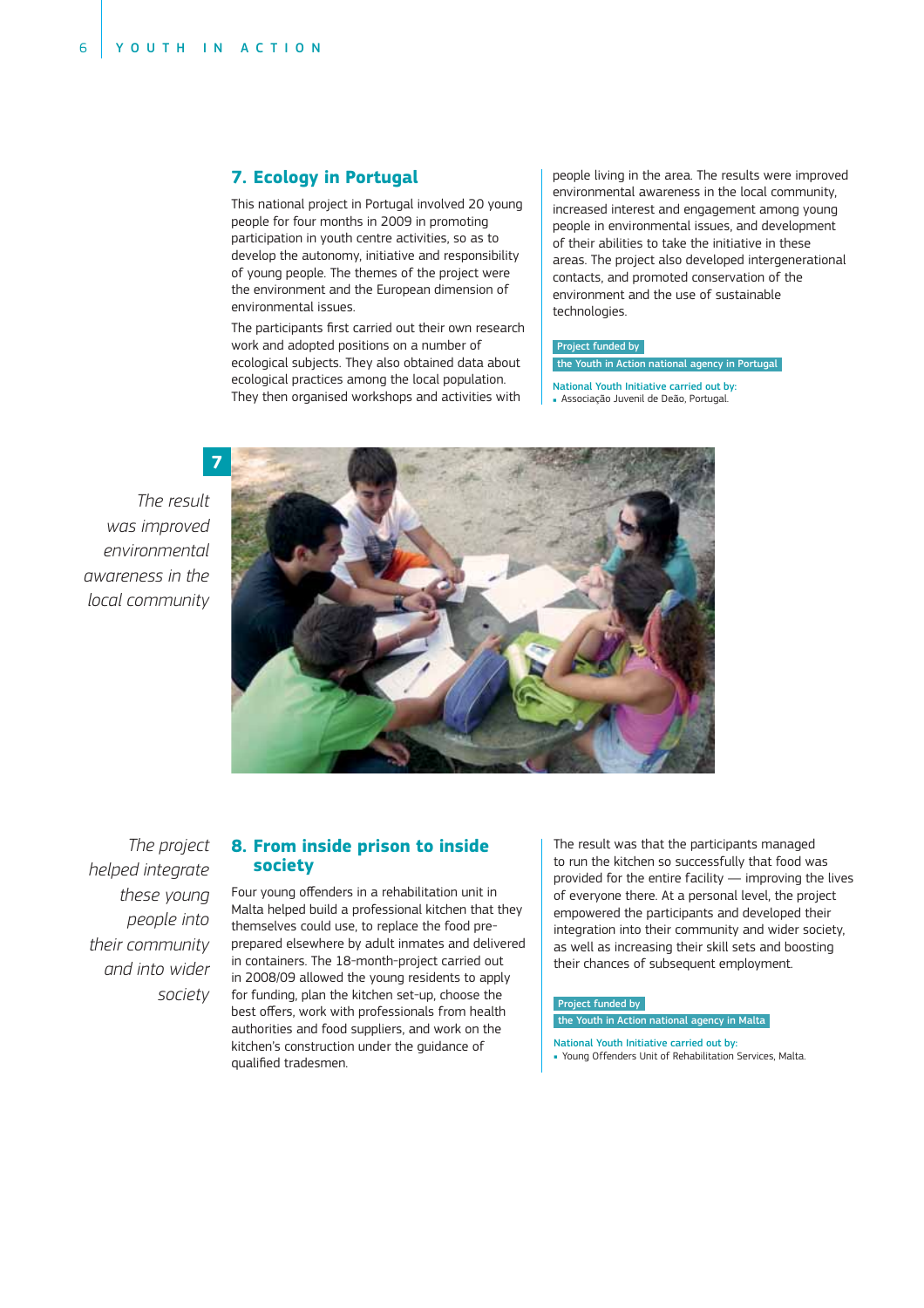Youth Initiatives are part of the Youth in Action programme of the European Union

Youth Exchanges

Youth **Democracy** 

Youth Initiatives

Youth Volunteering

Youth Support

### Youth in Action mobilising the potential of young Europeans

Youth in Action is the European Union programme that has helped young people since 2007, through non-formal learning and wider mobility, to boost their skills as well as giving them new opportunities to develop their personal capacities. It is open to all young people, regardless of their educational, social and cultural background. It encourages intercultural dialogue and the inclusion of all young people, particularly those with fewer opportunities. It strengthens European values everywhere it operates — in the EU and in 140 countries beyond. It funds a wide variety of youth activities, including exchanges, initiatives, democracy projects, and a voluntary service. It also supports youth workers and civil society organisations through training and networking, and promotes European cooperation in the youth field.

#### Noticeable results

Youth in Action has a global budget of EUR 885 million for the 2007–13 period, and by the end of 2010 it had fully used the EUR 549 million allocated so far. Its basic premise is that investment in young people is the best business case for the European Union and it is also the way to make a success of the European integration project. Over the four years 2007–10, more than 527 000 persons took part (390 000 young people and 137 000 youth workers); 61 000 project applications were submitted and 30 100 projects were approved for grants. Youth in Action involved around 20 000 youth organisations, informal groups of young people, or public bodies every year as promoters of projects. The intense involvement of nongovernmental organisations and social enterprises is a stimulating example for young people of what it means to be an active player in society, and many participants in projects later become involved themselves in social work.

The projects supported range widely across youth activities - everything from raising the profile of young people in the media and giving them more of a say, to organising environmental protection projects at local level, creating documentaries on social issues such as young people with HIV or exclusion of minorities, or helping inmates in young offenders' institutions to boost their own selfesteem and to make efforts themselves to integrate into their community and into wider society.

#### A significant impact

Youth in Action has had a demonstrable impact on the hundreds of thousands of young people it has involved. The programme has enabled many of them to experience other countries first hand, thus developing a greater sense of openness and understanding of other cultures. And it has provided the young people who have taken part with new skills and confidence.

This is all the more important since for many of the projects, the participants are deliberately selected from communities and social groups with fewer opportunities. The whole programme has a strong social dimension. It makes specific provision for involving young people from disadvantaged groups (with disabilities, health problems, or social, economic or geographic obstacles, unemployed, with educational difficulties, such as early school leavers, or from different cultural backgrounds). The engagement of many different social groups is important in ensuring that the European integration project is not restricted only to elites in European society.

#### Attractive learning

Youth in Action makes extensive use of non-formal learning, through attractive methods (such as workshops, interviews or simulations), and based on personal experience outside schools. This promotes individual-based teaching, with the emphasis on talents and strengths. Professional facilitators ensure the learning process is conducted mainly by young people themselves, through participation and peer learning. The non-formal learning experience that Youth in Action provides is recognised through a specific certificate called a Youthpass.

In the different environment offered by projects, young people discover their own potential and abilities, and exercise new levels of independence and decision-making. The experience boosts their personal development and widens their horizons, helping them make choices about their further personal and professional life. And they acquire competencies that are increasingly valuable in an evolving labour market

A survey in March 2011 among a representative sample of participants revealed that:

#### **91 %**

of young people considered participation increased their competences in foreign languages;

#### **75 %**

said they improved their abilities to identify opportunities for their personal or professional future;

#### **73 %**

declared they felt more European;

#### **92 %**

of youth workers considered they gained skills and knowledge they would not have otherwise acquired;

#### **73 %**

of youth organisations said they were doing more international projects.

#### **In addition**

the 2010 survey showed that participants in the programme have a significantly higher voting record in European elections than their peers. For instance in 2009, **60 %** of participants voted, compared to an average of **29 %** for all young people across Europe.